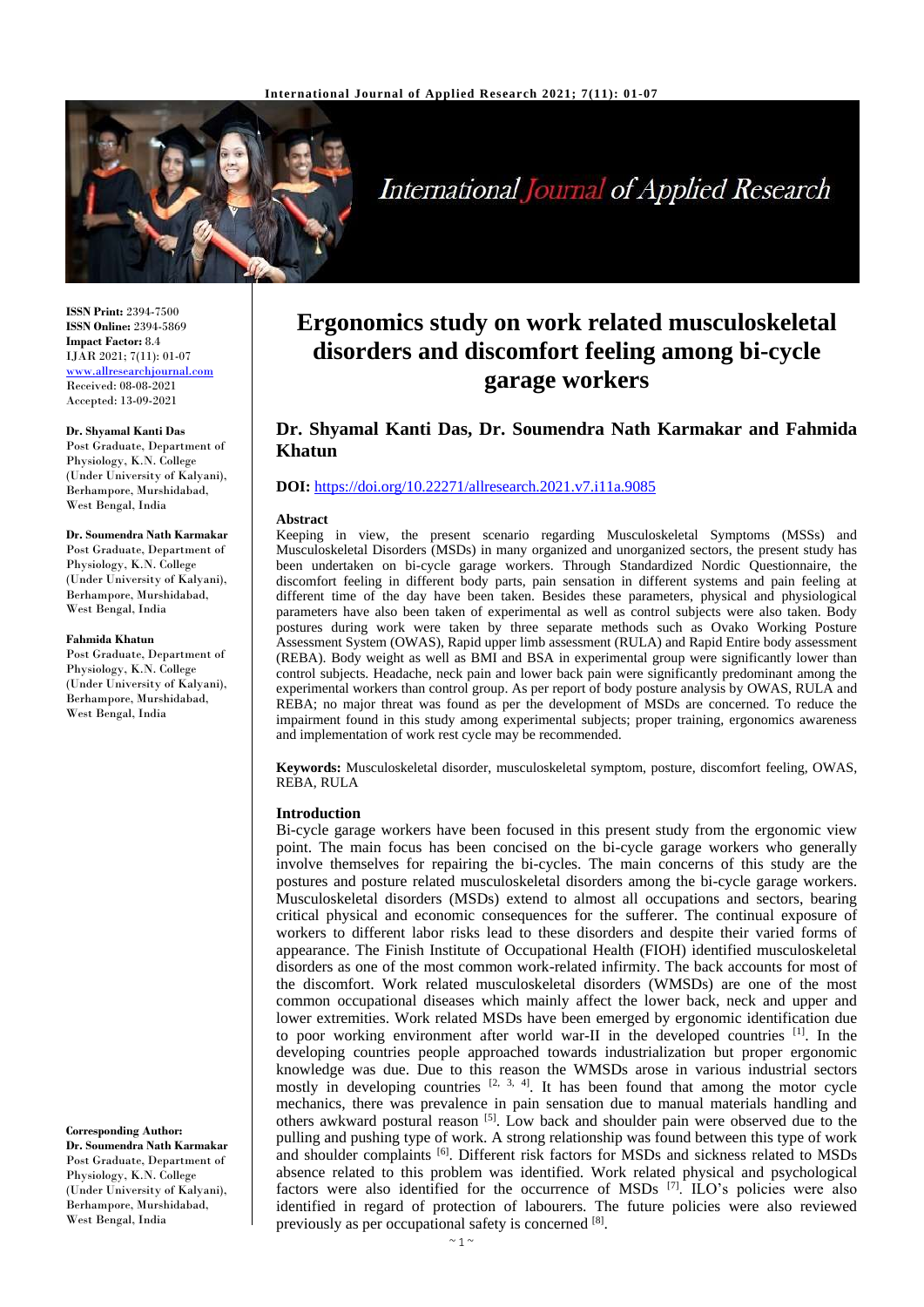It has been found that, WMSDs was prevalent among the farmers in Gujrat. Low back pain was most dominant among those farmers as per study is concerned  $[9]$ . An ergonomic intervention was found to reduce the MSDs among the semiconductor assembly workers [10]. It was observed that intervention was found to reduce the probability of developing MSDs among computer workers. It was also supportive to reduce the physical and psychological problems [11]. It has been stated that, in dynamic type of work, risk of development of MSDs was higher. The interventional approach was also found to reduce these MSDs [12]. It has been identified that, Musculoskeletal Disorders were prevalent among handloom weavers in different body parts as well as in different systems of the body [13]. According to earlier report, MSDs were also frequent among rice farmers. They experience discomfort (pain) at lower back, knee and foot region. They also suffer from low capacity of lung due to inhalation of dust particles [14] . On the basis of brief review mentioned above, it can be said that, no such work has been undertaken on bi-cycle garage workers from ergonomic view point. So, this present study has been selected to observe the discomfort feeling of bi-cycle garage workers in their present working environment. This study will also focus on tendency of developing Musculoskeletal Symptoms leading to Musculoskeletal Disorders among bi-cycle garage workers in Murshidabad, West Bengal, India.

#### **Materials and Methods**

#### **Selection of the subjects**

Total number of 60 male bi-cycle garage workers were selected for this study randomly. These subjects were taken from 22 bi-cycle garages in Berhampore, Murshidabad, West Bengal. 60 male office workers were also selected as control subjects. It was strictly followed that no subject of control group was involved in any type of awkward posture.

#### **Methods of the study**

The bi-cycle garage workers were asked few questions on the basis of questionnaire regarding the age, experience in this work and occurrence of any type of discomfort in different parts of the body and systems in various working times of day. They also shared their past history regarding the pain sensation and relevance with the MSDs. Standardized Nordic Ouestionnaire (SNO)<sup>[15]</sup> was used for this purpose in this study.

#### **Measurement of Physical Parameters and their procedures**

Physical characteristics such as body weight, height, BMI,

BSA are calculated by following processes

- A. Height: Heights of the subjects were measured in cm by using standard Martin anthropometric rod.
- B. Weight (in Kg): Weights of the subjects were taken by properly calibrated weighing machine. The subjects were asked to stand on the weighing machine steadily without footwear and the reading was noted.
- C. Body Mass Index (BMI): BMI was measured to know the height-weight relationship of the subjects. From the anthropometric data the BMI of the subjects were calculated [16, 17] .
- D. Body Surface Area (BSA): With the help of the anthropometric data, BSA of all control and experimental subjects was calculated [18].

#### **Analysis of Working Posture**

The working posture has key importance to measure the tendency of development of MSDs. For analysing the posture of all experimental subjects and the angles created by different body parts during working time, the methods such as OWAS (Ovako working Posture Analysis System) [19], RULA (Rapid upper limb assessment) [20] and REBA (Rapid Entire body assessment)  $[21]$  have been applied in this present study. The most frequent postures by the bi-cycle garage workers have been accepted in this study by these three methods mentioned above.

#### **BPD scale rating or discomfort feeling**

A tool used for analyzing workplace activities is the Body Part Discomfort Form. Such forms are based on the principle that the static loads (static work) involved in a given activity can be assessed by measuring the muscular pain experienced. The intensity of pain of feeling/discomfort was measured by utilizing the body part discomfort (BPD) [22]. The workers having no such discomfort feeling are not included in this rating.

#### **Statistical analysis**

Two tailed student's 't' test  $[23]$  was performed to generalize the results of various physical parameters of experimental bi-cycle garage workers in comparison to their respective control group. Statistical analysis was also performed applying two tailed chi square test  $[24]$  to generalize discomfort feeling (pain) of bi-cycle garage workers in comparison with control group. Considered significant level was *p<*0.05.

#### **Results**

The results of this study have been represented in tabular form below.

Table 1: Comparative demographics of control group and garage workers. Values are mean $\pm$ SD, n=40. Asterisk (\*\*) indicates significant values (*p<*0.001).

| <b>Parameters</b>    | Control group   |                      | Working group   |                      |
|----------------------|-----------------|----------------------|-----------------|----------------------|
|                      | Range of values | Mean values $\pm$ SD | Range of values | Mean values $\pm$ SD |
| Age $(Yrs.)$         | $20-60$         | $24.06 \pm 3.54$     | $20-60$         | $29.20 \pm 7.15$     |
| Height $(Cm)$        | 145-168         | $162.48 + 8.20$      | 150-170         | $162.43 \pm 7.90$    |
| Weight $(Kg)$        | $37 - 52$       | $46.05 + 5.24$ "     | $40 - 75$       | $54.0 \pm 6.09$ "    |
| BSA(m <sup>2</sup> ) | 1.32-1.54       | $1.40+0.16"$         | 1.55-1.73       | $1.63 \pm 0.06"$     |
| BMI $(Kg/m2)$        | 23.18-33.81     | $28.29 + 3.05$ "     | $17.2 - 30.3$   | $23.10 \pm 3.81**$   |

Above table shows significant (*p<*0.001) relation of body weight, BMI and BSA between control and experimental group.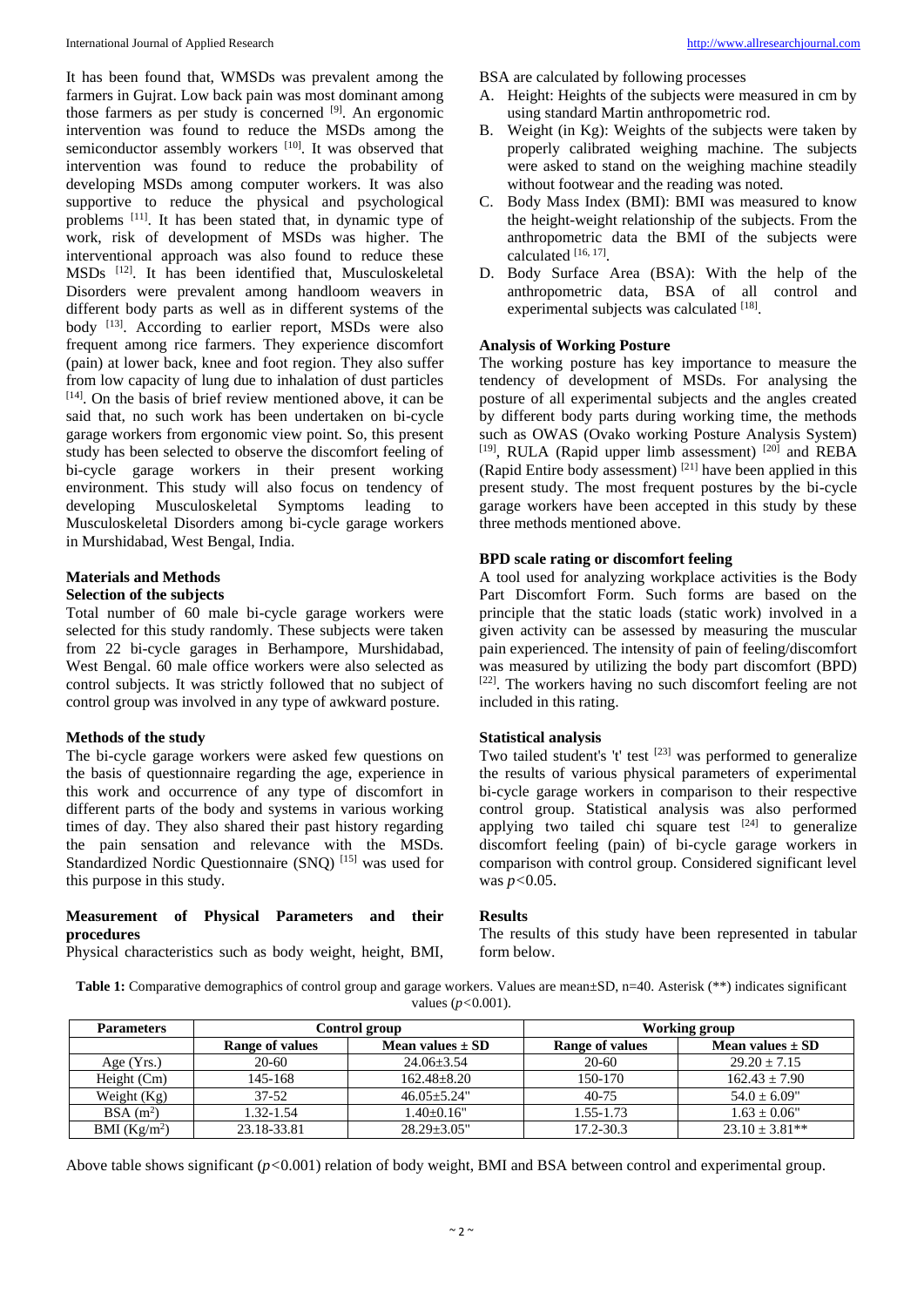**Table 2:** Comparative health problems of control group and garage workers, n=40, no. Of affected subjects given with proper percentages (within brackets). Asterisk (\*) used to identify significant values (*p<*0.05).

|                        |         | <b>Health related problems</b> | $\mathbf{X}^2$ | P value   |
|------------------------|---------|--------------------------------|----------------|-----------|
| Different body systems | Control | <b>Garage workers</b>          |                |           |
| Respiratory            | 10(16)  | 18 (30)                        | 0.48           | p > 0.05  |
| Cardiovascular         | 12(20)  | 20(32)                         | 0.82           | p > 0.05  |
| Digestive              | 13(21)  | 18 (30)                        | 1.14           | p > 0.05  |
| <b>ENT</b>             | 05(08)  | 10(16)                         | 1.40           | p > 0.05  |
| Eye                    | 11(18)  | 19(31)                         | 1.02           | p > 0.05  |
| Skin                   | 07(11)  | 12(20)                         | 1.13           | p > 0.05  |
| Headache               | 15 (25) | 40(66)                         | 10.32          | $p<0.05*$ |

This table represents the comparative analysis of health problems between control and experimental group. Among various parameters, only 'headache' is significantly (*p<*0.05) different between these two groups.

**Table 3:** Discomfort feeling (pain) at several body parts between garage workers and control group. n=40, no. of affected subjects given with proper percentages (within brackets). Asterisk (\*) used to identify significant values (*p<*0.05).

| Pain at different body |                | <b>Discomfort feeling</b> | $\mathbf{X}^2$ |           |
|------------------------|----------------|---------------------------|----------------|-----------|
| parts                  | <b>Control</b> | <b>Garage workers</b>     |                | P value   |
| Neck                   | 18 (30)        | 40(67)                    | 7.24           | $p<0.05*$ |
| Shoulder               | 10(16)         | 16(26)                    | 0.48           | p > 0.05  |
| Upper back             | 12(20)         | 18 (30)                   | 1.52           | p > 0.05  |
| Lower back             | 14(23)         | 49 (81)                   | 8.22           | $p<0.05*$ |
| Hand                   | 08(13)         | 14(23)                    | 1.42           | p > 0.05  |
| Chest                  | 05(08)         | 08(13)                    | 1.14           | p > 0.05  |
| Elbow                  | 10(16)         | 19(31)                    | 0.82           | p > 0.05  |
| Knees                  | 09(15)         | 12(20)                    | 0.78           | p > 0.05  |
| Feet                   | 08(13)         | 09(15)                    | 0.40           | p > 0.05  |

Above table depicts the results of comparative analysis of discomfort feeling (pain sensation) at different body parts of control and experimental bi-cycle garage workers. Neck

pain and lower back pain were significantly (*p<*0.05) predominant among experimental subjects in present study.

**Table: 4:** Comparative pain feeling at different time of control group and garage workers, n=40, no. Of affected subjects given with proper percentages (within brackets). Asterisk (\*) used to identify significant values (*p<*0.05).

|                                           | Pain feeling at different time |                       | $\mathbf{V}^2$ | P value   |
|-------------------------------------------|--------------------------------|-----------------------|----------------|-----------|
| Pain feeling body parts at different time | Control                        | <b>Garage workers</b> |                |           |
| Pain felt during work                     | 01(02)                         | 30 (50)               | 8.94           | $p<0.05*$ |
| Pain felt after work                      | 08(13)                         | 18 (30)               | 0.98           | p > 0.05  |
| Pain felt before or after Sleep at night  | 10(16)                         | 19 (31)               | 0.82           | p > 0.05  |

Analysis of pain feeling at different times of the day of both control and experimental individuals has been reflected in above table. Pain feeling during work among the bi-cycle

garage workers significantly (*p<*0.05) differs from their control counterpart.

**Table 5:** Posture analysis of garage workers by OWAS method, n=40, no. Of affected workers given with proper percentages (within brackets).

| <b>OWAS</b> codes | <b>OWAS</b> remarks                         | No. of affected subjects |
|-------------------|---------------------------------------------|--------------------------|
|                   | No necessary action                         | 14(23.33)                |
|                   | Corrective measures required in near future | 43 (71.66)               |
|                   | Necessary action required very soon         | 03(5.00)                 |
|                   | Necessary action required immediately       | 00(00)                   |

Work posture analysis of all experimental subjects by OWAS method has been of tabulated above.

Table 6: Posture analysis of garage workers by RULA method, n=40, no. Of affected workers given with proper percentages (within brackets).

| <b>RULA</b> codes | <b>RULA</b> action category                   | No of sampled postures |
|-------------------|-----------------------------------------------|------------------------|
| $1-2$             | Acceptable posture                            | 11(18.33)              |
| $3-4$             | Investigation required, change may be applied | 39 (65)                |
| 5-6               | Further investigation change soon,            | 10(16.66)              |
|                   | Further investigation and change very soon    | 00(00)                 |

Work posture analysis of experimental group by RULA method has been represented above showing different action categories.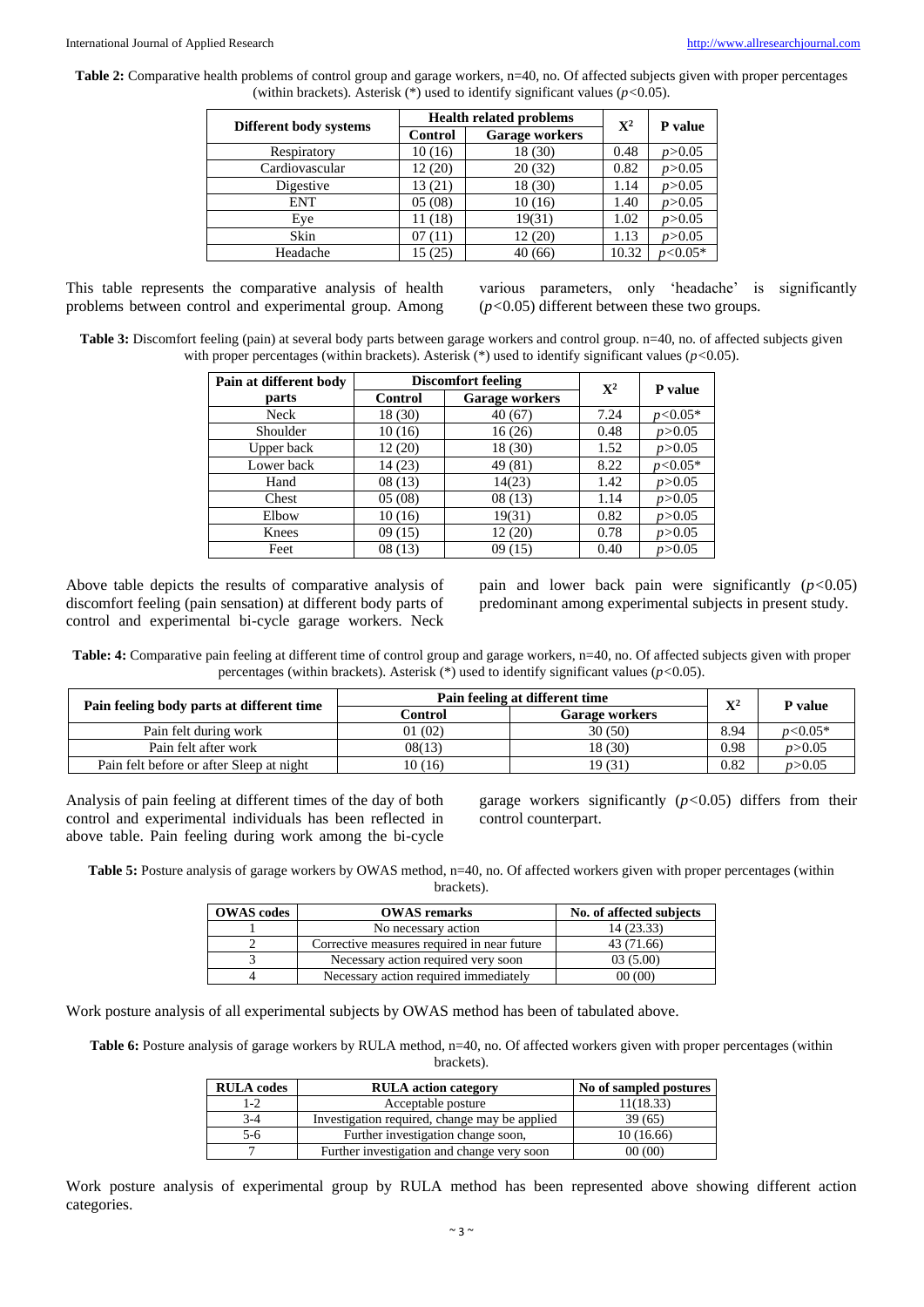Table 7: Posture analysis of garage workers by REBA method, n=40, no. Of affected workers given with proper percentages (within

brackets).

| Reba codes | <b>Reba action category</b>                       | No of sampled postures |
|------------|---------------------------------------------------|------------------------|
|            | Negligible risk, no action required               | 16(26.66)              |
| $2 - 3$    | Low risks, change may be done                     | 23(38.33)              |
| $4 - 7$    | Medium risks, investigation needed                | 21(35)                 |
| $8 - 10$   | High risks, further investigation and change soon | 00(00)                 |
| $1+$       | Very high risks, immediate change                 | 00(00)                 |

Work posture analysis of experimental group by REBA method has been represented above showing different codes of action categories.

#### **Discussions**

The bi-cycle garage workers generally perform various types of tasks throughout their daily working schedule. Their work pattern or the work schedule of these workers is not uniform or predictable. These work schedules includes lots of bending twisting and other precarious positions. Besides, it also includes repetitive motion and movements, few of which are potentially harmful to their health. The main stressful condition of the garage workers occurs due to the awkward posture and repetitive tasks. So, it is obvious that working environment is not worker friendly which may lead to work related Musculoskeletal Symptoms<sup>[25]</sup>.

This present study on bi-cycle garage workers reveals that the physical indices like weight, BSA and BMI have significant difference between control and experimental worker group (Table-1 & Fig-1). Both the BSA and BMI have their relationship with body weight. As per outcome of this study the mean body weight of experimental group found reduced in this experiment, it might affect the BSA and BMI of garage worker.



**Fig 1:** Graphical comparison of physical parameters between experimental and control subjects (a-e).



**Fig 2:** Health problems regarding various systems of workers in comparison with control group. Values are in %.

Outcomes of this study is quite clear that the system related problems like respiratory, cardiovascular, digestive, ENT, eye and skin related problems or disorder among bi-cycle garage worker are not significant in comparison with control group subjects. In case of headache, the result is not same but just opposite. It means that the headache is dominant among the experimental workers and it also differs significantly from the control group of the study (Table- 2 and fig-2). This difference may be due to strenuous nature of this job and also may be due to its long duration.

Reflection is transparent from the experimental outcomes

that, the discomfort feeling at majority of different body parts studied in this experiment; do not vary between control and experimental groups. Discomfort feeling at shoulder, upper back, wrist, elbow, hand, feet, chest and knees do not differ significantly between control and experimental group. But anomalies have been observed in case of discomfort feeling at neck and lower back. These two parameters have significant difference between experimental and control subjects (Table-3 and fig- 3). It has been reported earlier that neck pain was very common and associated with shoulder pain [26].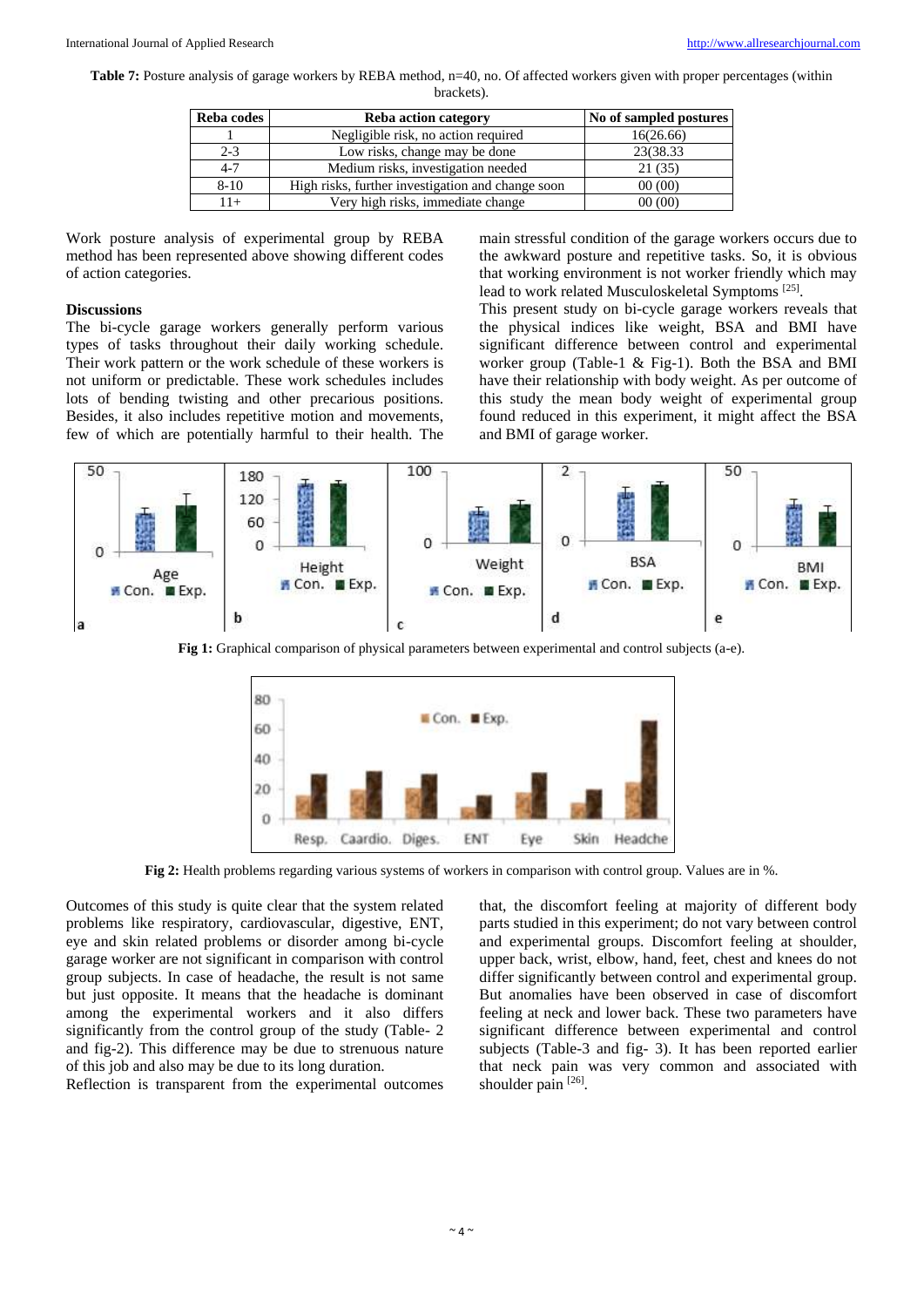

**Fig 3:** Discomfort feeling regarding various body parts of workers in comparison with control group. Values are in %.

The nature of this job incorporates lots of movements of neck and also includes awkward posture. Duration of this kind of awkward posture is very long which may be the probable reason behind this significant difference of these two parameters. Another contributing factor may be curved back posture which may initiate the tension in the related muscles [27] .



**Fig 4:** Pain feeling at different times of workers in comparison with control group. Values are in %.

The current observation also depicts that, the bi-cycle garage workers feel pain during their regular work time. This pain feeling during work is different from the control group in significant way (Table 4 and fig-4). It has also been observed that except work time, no such significant pain was felt by the bi-cycle garage workers in comparison to the control subjects. Severity of pain felt by the experimental workers during the work may be due to its long duration without any scheduled rest. Same type of result was observed earlier in the experiment on two wheeler garage workers<sup>[28]</sup>.



**Fig 5:** Graphical presentation of OWAS action category of sampled posture of experimental subjects.

One of the most preferred methods of assessing body posture is OWAS. For this reason, it has been successfully used in several work places  $[29, 30, 31]$ . In this present study, posture analysis of bi-cycle garage workers by OWAS method clearly reveals that majority (71.66%) of sampled workers are in OWAS action category-2. It indicates that corrective measure may be required in near future. 23.33% experimental workers are in action category-1 which indicates that corrective measure is not required for those workers. Only 5% sampled bi-cycle garage workers are under action category-3 which implies that corrective measure should be taken as soon as possible (Table-5 & Fig-5). So, from the OWAS analysis it may be recommended that the bi-cycle garage workers are not in great risk with their present work schedule because no worker was under OWAS action category-4 which suggests immediate change of work posture.



**Fig 6:** Graphical presentation of RULA action category of sampled posture of experimental subjects.

Body posture of sampled bi-cycle garage workers during work schedule was also analyzed by the method of RULA. Outcomes of this analysis states that, majority of the sampled postures (65%) of experimental subjects are under the RULA codes 3-4 which suggests further investigation in near future. Only 16.66% of garage workers are under RULA codes 5-6 suggesting necessary change in working posture after further investigation. 18.33% bi-cycle garage workers are under the RULA codes 1-2 indicating the safe posture, which is acceptable and no corrective measure is necessary (Table-6). It is also obvious from present observation that no worker is under severe threat (RULA code-7) that needs immediate corrective measure.



**Fig 7:** Graphical presentation of REBA action category of sampled posture of experimental subjects.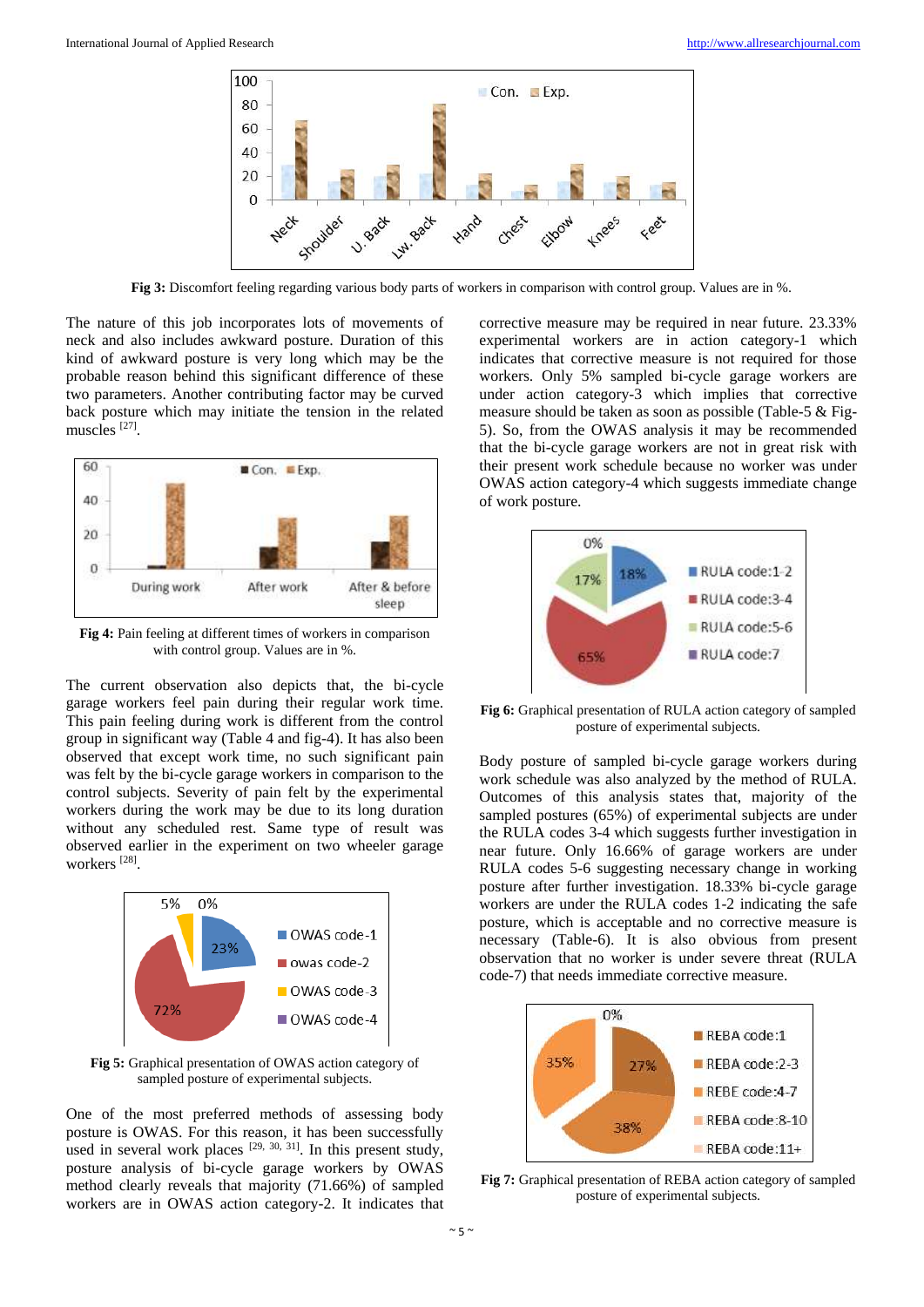It has been reported earlier by many of the authors that development of MSDs are largely dependent on unsafe working posture  $[32, 33, 34, 35, 36]$ . Keeping this on focus, posture of experimental group of bi-cycle garage workers were also analyzed by the REBA method. Analysis of body posture of working experimental group by this method indicates that no worker is under high risk and very high risk group. 35% sampled posture in this method are in medium risk group which has no necessity of corrective measure after investigation in near future. 38.33% of sampled working postures are under low risk group indicating that corrective measure may be needed after investigation in future. 26.66% of sampled working postures of experimental subjects in this method are under negligible risk which needs no corrective measure (Table-7).

Essence of this present experiment clearly focuses on few physical and physiological parameters which have been hampered due to the nature of this work. First of all, it may be mentioned that, the BMI of experimental group is significantly less than the control group but its range in present study is well accepted. If the work rest cycle would be implied in future, the strenuous nature of this job may be decreased and consequently the headache, pain in neck and lower back may also be reduced. It has been reported that, unsafe working posture is one of the main reasons for the development of MSDs<sup>[37]</sup>. It has been studied earlier that posture, weight of a load and location are the factors of exerted force on lumber region and internal vertebral disc [38, 39] which may lead to musculoskeletal disorders (MSDs). This study on bi-cycle garage workers reveals that there is awkward postures (Fig-8) exerting force on lower back but not in combination with huge load. So risk of developing MSDs is minimized. Pain felt by experimental workers during work may also be reduced if rest period is provided to the garage workers. As per the results of posture analysis of bi-cycle garage workers by three separate well accepted methods, no immediate action or corrective measure is necessary. This also indicates that there is no threat of severe and immediate MSDs among the experimental group of workers.



**Fig 8:** Different postures of bi-cycle garage workers

#### **Conclusion and future scope**

Extracts of impairments focused in this present study is mainly due to lack of ergonomics awareness and guidance. Proper implementation of ergonomics views such as

applying proper work rest cycle, the strenuous nature of this job may be reduced which may consequently reduce the headache, neck pain and lower back pain felt by the experimental worker in this study. Using proper tool and equipments as well as proper technique may increase the status of working postures of working subjects. This kind of improvements may help in minimizing the development of MSDs among working experimental group.

In future this present study on bi-cycle garage workers may be extended dividing the total working individuals in different groups on the basis of their work experiences. Introducing the recommendation of present study mainly giving emphasis on proper use of tools, equipments and techniques, in future this experiment should be done with individuals of nearly same age group to discard the aging effect. This might be an updated approach to differentiate and generalize the outcomes of the study.

#### **Acknowledgement**

Authors are grateful to all the teaching and non-teaching staff of K.N. College, Berhampore, Murshidabad, for their support.

#### **Conflicts of interest**

Authors declared no conflict of interests.

#### **Financial support**

This present study has no such sponsorship and financial back up.

#### **References**

- 1. Nanthavanij S. Developing National Ergonomics Standards for Thai Industry, International Journal of Industrial Ergonomics 2000;25:699-707.
- 2. Karimfar MH, Saeed S, Ohammadreza G, Bayat A, Seyednouraddin M, Alireza C. Musculoskeletal Problems among Workers of an Iranian Zinc Industry, Pakistan Journal of Biological Sciences 2008;11(24):2670-2674.
- 3. Maul I, Läubli T, Klipstein A, Krueger H. Course of low back pain among nurses: a longitudinal study across eight years, Occup Environ Med 2003;60(7):497‐503.
- 4. Shahnavaz H. Workplace injuries in the developing countries, Ergonomics 1987;30(2):397‐404.
- 5. Baqar M, Zahid H, Jameel N. Work-related musculoskeletal symptoms among motorcycle mechanics, Lahore (Pakistan): an application of standardized Nordic questionnaire, Bulletin of environmental studies 2016;1(2):55-60.
- 6. Hoozemans MJM, Van der Beek AJ, Frings Dresen MHW, Van der Woude LHV, Van Dijk FJH. Low-back and shoulder complaints among workers with pushing and pulling tasks, Scand J Work Environ Health 2002;28(5):293-303.
- 7. Wilhelmina I, Duco M, Alex B. Different risk factors for musculoskeletal complaints and musculoskeletal sickness absence, Scandinavian journal of work, environment & health 2004;30:56-63.
- 8. Shengli N. Ergonomics and occupational safety and health: An ILO perspective, applied ergonomics 2010;41:744-753.
- 9. Gadhavi1 B, Shukla Y. Prevalence of Work Related Musculoskeletal Disorders in Farmers of Gujarat,